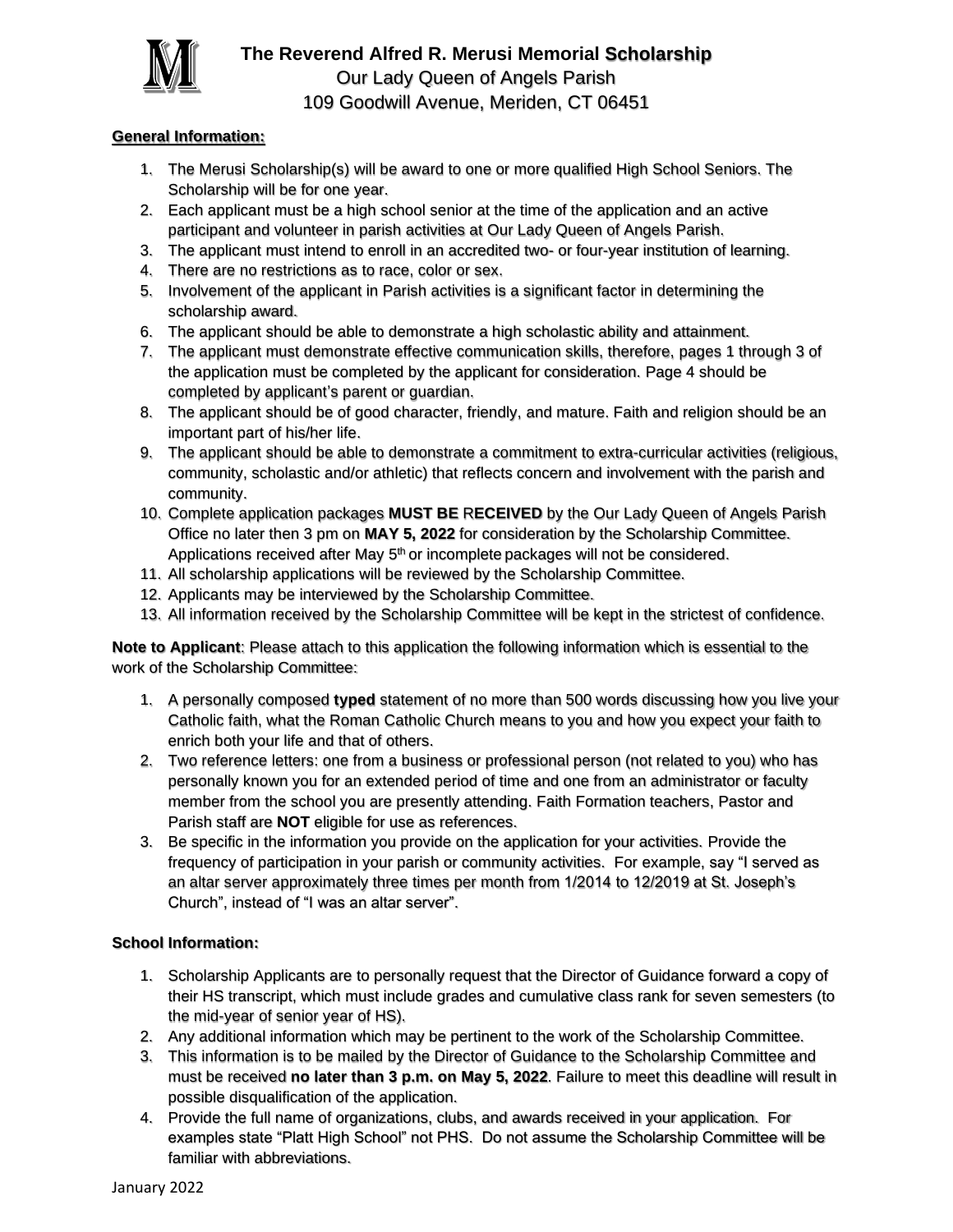# **The Reverend Alfred R. Merusi Memorial Scholarship** Our Lady Queen of Angels Parish

109 Goodwill Avenue, Meriden, CT 06451

(TO BE COMPLETED BY APPLICANT, PLEASE PRINT ALL RESPONSES)

### 1. **Student Information**:

| 2. Parent Information:                                                                                                                                                                                                             |
|------------------------------------------------------------------------------------------------------------------------------------------------------------------------------------------------------------------------------------|
|                                                                                                                                                                                                                                    |
| Father <b>Example 2018 Contract Contract Contract Contract Contract Contract Contract Contract Contract Contract Contract Contract Contract Contract Contract Contract Contract Contract Contract Contract Contract Contract C</b> |
|                                                                                                                                                                                                                                    |
| Mother <b>Mother Mother Mother Mother Mother</b>                                                                                                                                                                                   |

3. **Participation in extra-curricular activities:** (please note year for each, add extra pages if necessary)

| a. Scholastic:                     |
|------------------------------------|
|                                    |
|                                    |
|                                    |
|                                    |
|                                    |
| b. Co-Curricular (School Related): |
|                                    |
|                                    |
|                                    |
|                                    |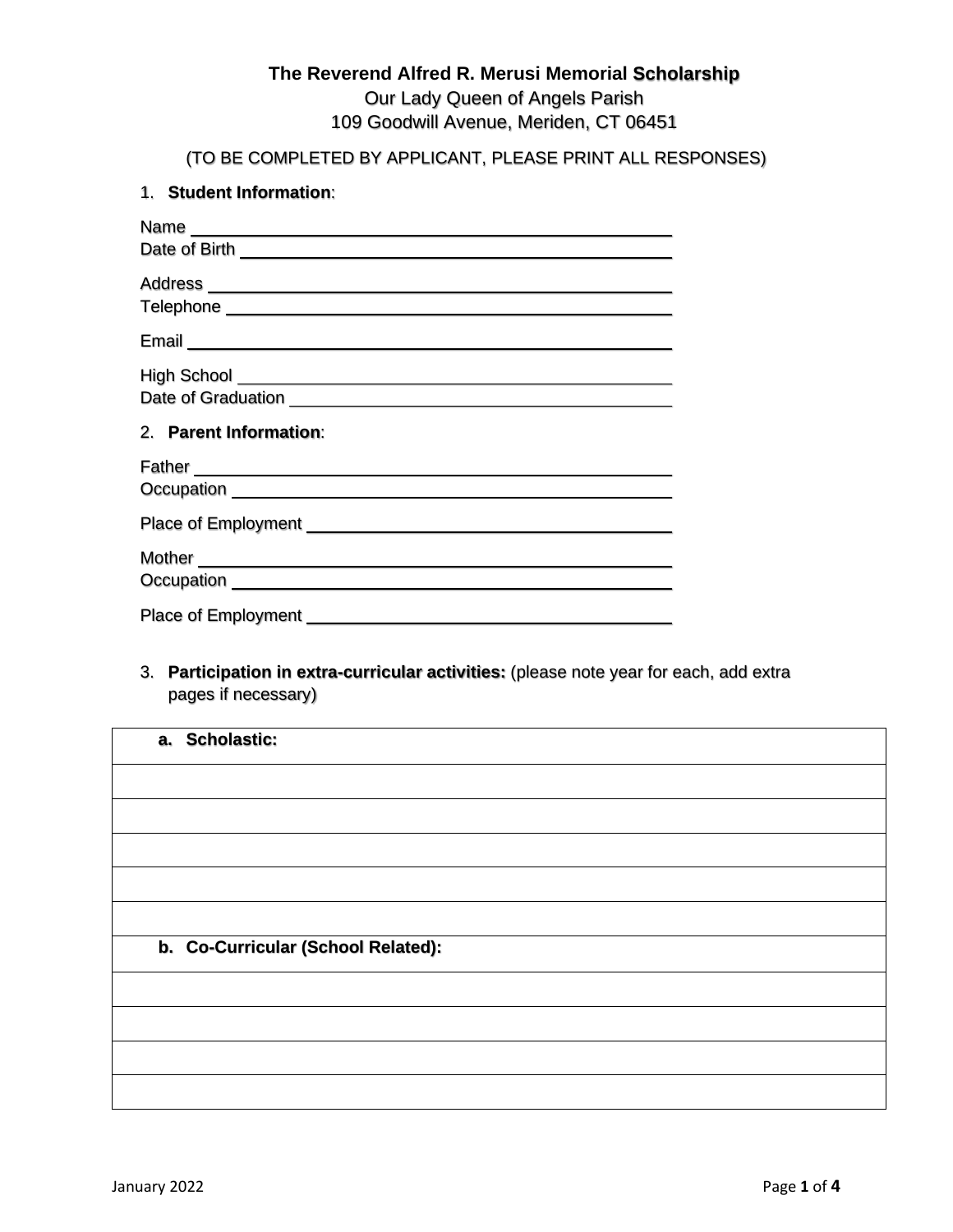| c. Community (Not School Related): |  |
|------------------------------------|--|
|                                    |  |
|                                    |  |
|                                    |  |
|                                    |  |
|                                    |  |
|                                    |  |
|                                    |  |
|                                    |  |
|                                    |  |
|                                    |  |
|                                    |  |
|                                    |  |
| d. Parish Involvement:             |  |
|                                    |  |
|                                    |  |
|                                    |  |
|                                    |  |
|                                    |  |
|                                    |  |
|                                    |  |
|                                    |  |
|                                    |  |
|                                    |  |
|                                    |  |
|                                    |  |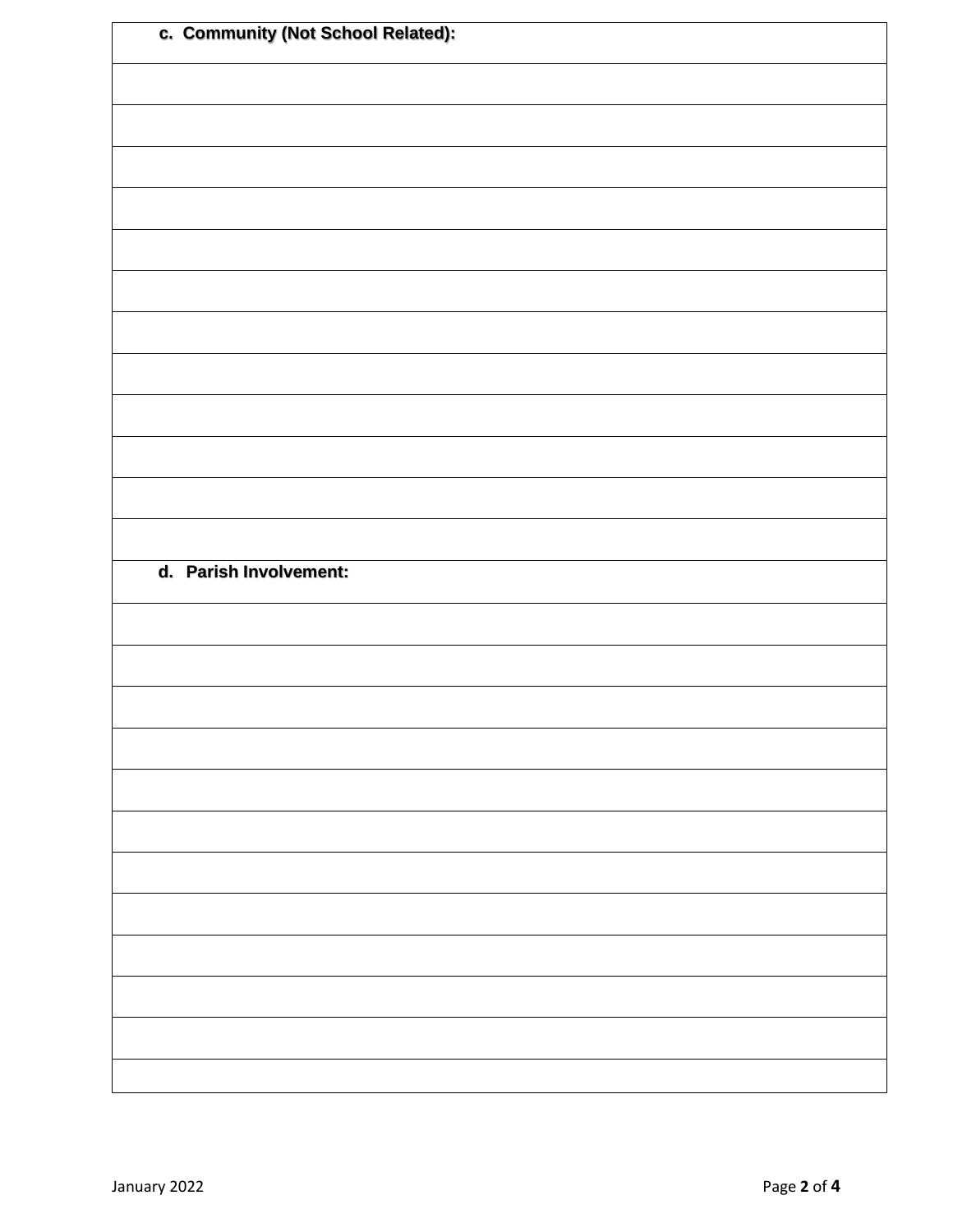4. Offices and positions of leadership (Name of Organization, Position and Years):

<u> 1989 - Jan Berlin, marka menyebara tenagai berasal di sebagai berasal di sebagai berasal di sebagai berasal d</u>

- 5. Honors and awards (State the nature of the honor or award and year)
- 6. Do you have a career in mind? (Please describe):
- 7. What Colleges have you been accepted to? Which one will you attend, if decided?

8. Positions of employment, how long? Average weekly hours?

**Signature of Student** 

Date